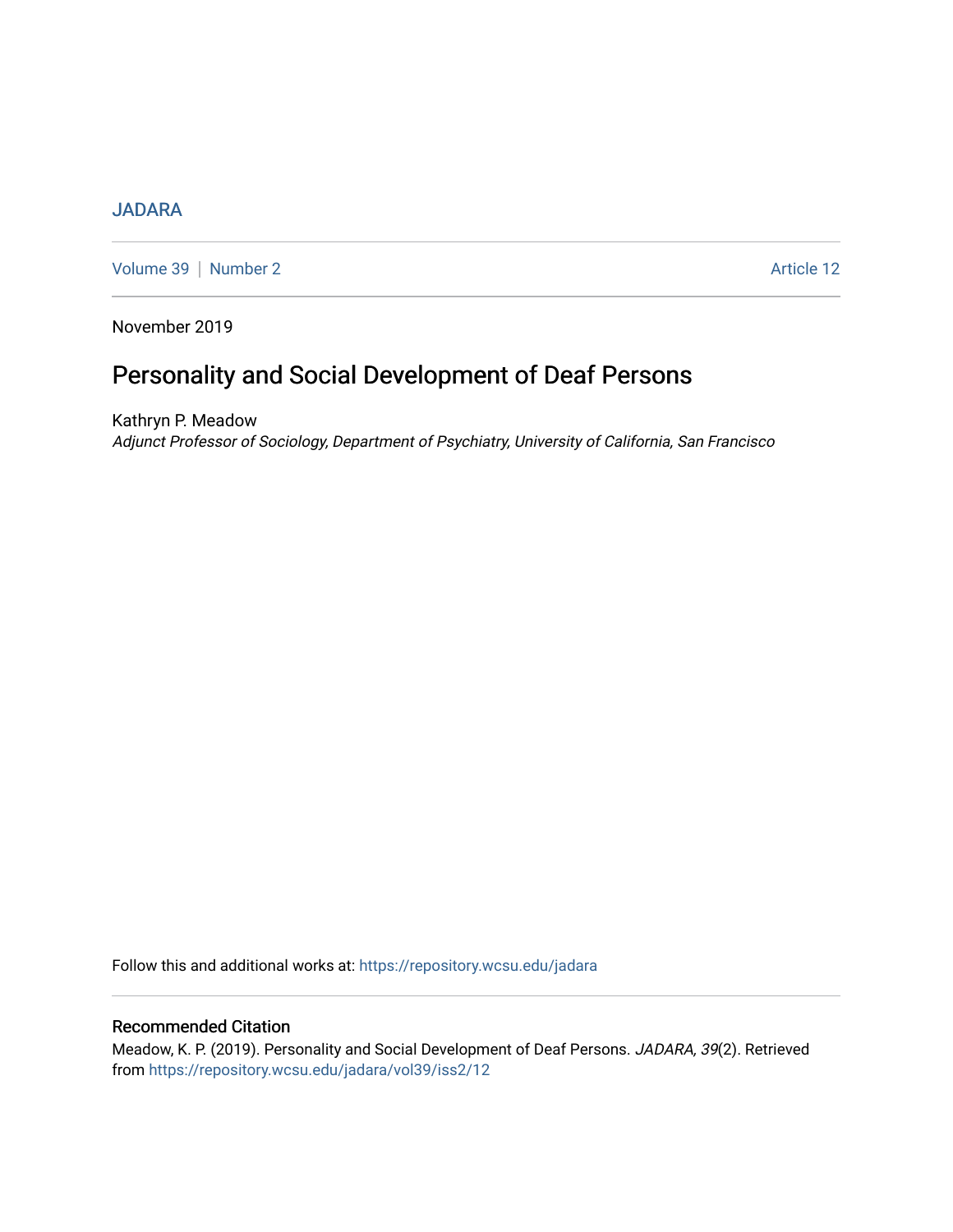## Volume 9, Number 3, January 1976 PERSONALITY AND SOCIAL DEVELOPMENT OF DEAF PERSONS

## KATHRYN P. MEADOW

Adjunct Professor of Sociology, Department of Psychiatry, University of California, San Francisco

Most theories of personality and social development stress the importance of the individual's early experiences in helping to shape his behavior and his life adjustment. In the sense that many deaf people share a number of early life experiences, we might expect that they may share some common problems, and some common ways of coping with the environment. In this sense, it can be useful to consider the personality and social development of deaf persons in general terms. However, it is useful to talk in general terms only if appropriate caution is taken that damaging stereotypes are not formulated from overgeneralizations. There is a wide a range of personality patterns among deaf persons as there is among persons with normal hearing. Although it is convenient to talk about personality patterns and social development "of deaf persons," there are many sub-groups within the general category of the hearing impaired. Some of the sub-groups of deaf people are based on the social or the demographic indicators that divide the general population: sex, age, race and social class. Additional classifications that reflect different social experiences or different social adaptations for deaf people include: degree of hearing loss, age at onset of deafness, etiology of hearing loss, hearing status of family members, type of schooling, preferred communication mode, and degree of identification with the deaf sub-culture. Understanding of a particular deaf client requires knowledge about all or most of these factors.

It is both convenient and meaningful to limit our definition of deafness to a hearing loss so profound as to preclude the understanding of speech, and one that pre-dated the acquisition of language. Thus, the primary handicap of deafness is the limitation of communication, in the same sense that the primary handicap of blindness is the limitation of mobility. Deafness is an exceedingly complex disability. It incorporates elements of medical, audiological, linguistic, sociological and psychological factors that influence the developmental process, and that contribute to some of the experiences that deaf children often share. It is these shared experiences, rather than the hearing deficit itself that lead us to talk about a "psychology of deafness." At least some of the noxious experiences shared by deaf persons are subject to change. Therefore, some of the apparently shared personality characteristics are not a necessary accompaniment of a hearing handicap.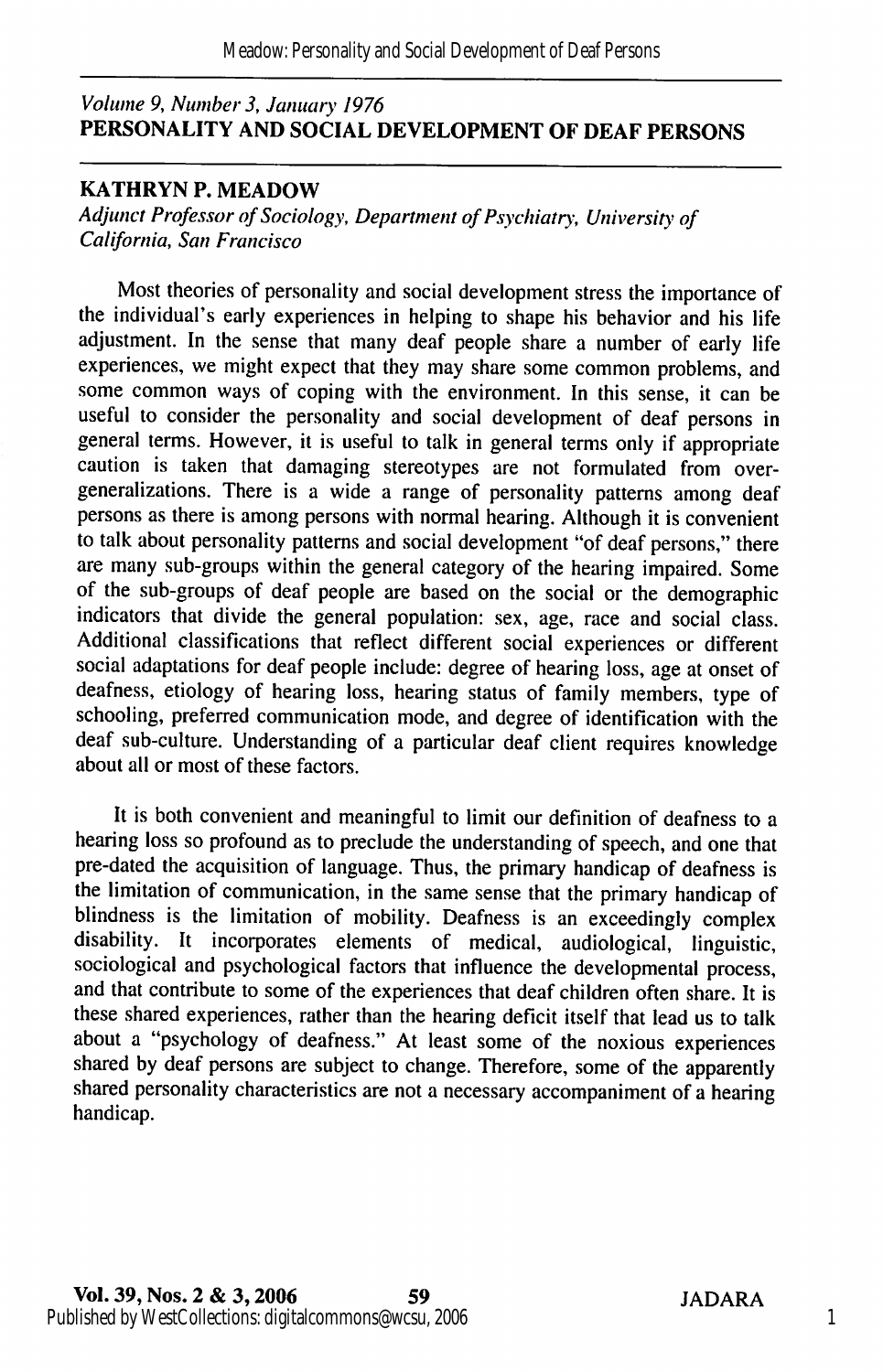Two major categories of shared early experiences are particularly important in the personality and social development of the deaf. First is the fact that communication between most deaf children and their parents is either absent or very rudimentary during the important early years of the child's life. These are the years when parents and children would ordinarily have the most constant and exclusive contact with each other. The second important major category of early life experience shared by deaf persons is the usual response of parents to the diagnosis of a hearing handicap in a young child. This early response is the first of a long series of social responses to handicap with which handicapped persons must cope. Parents, however, often respond to diagnosis with sorrow, shock, shame, guilt, and anger. Their attitudes about the meaning of deafness influence their treatment of the deaf child, thus influencing the child's personality and social development.

## Social Development

Social and Emotional Maturity — The most frequently stated generalization about the psychological and social development of deaf individuals is that they seem to exhibit a high degree of "emotional immaturity." Levine has described this complex in terms of "egocentricity, easy irritability, impulsiveness, and suggestibility." Myklebust (1960) found that deaf persons were immature in "caring for others." Altshuler (1974) characterized deaf patients as demonstrating "egocentricity, a lack of empathy, dependency." The term "maturity" in a social sense often refers to an individual's ability to care for himself, to accept responsibility for his actions and his destiny, and to be independent.

The Vineland Social Maturity Scale was designed to measure children's capacity to care for themselves and to engage in activities that lead to ultimate independence. It measures abilities in self-help, self-direction, locomotion, occupation, communication, and social relations. A large number of studies of deaf children have been reported showing that deaf children received lower scores on the Vineland Scale of Social Maturity than did hearing children of comparable ages. One study was done with parents and children with a variety of handicaps, including deafness. All the handicapped children were found to be deficient in self-help skills. However, the more remarkable aspect of the report was the discrepancy between the tasks that the children were capable of performing and those that they actually did for themselves. This suggests that parents generalize from the narrow range of tasks that a handicapped child actually cannot do, and assume that there is a much larger spectrum of tasks of which he is incapable. Eventually, the assumed inability becomes a real inability because the child does not have the opportunity to practice tasks and develop new levels of expertise. In addition, it takes more patience and time for handicapped children to perform the trial-and-error process of skill acquisition – time and patience that parents may not have or be unwilling to give. For deaf children with deficient communication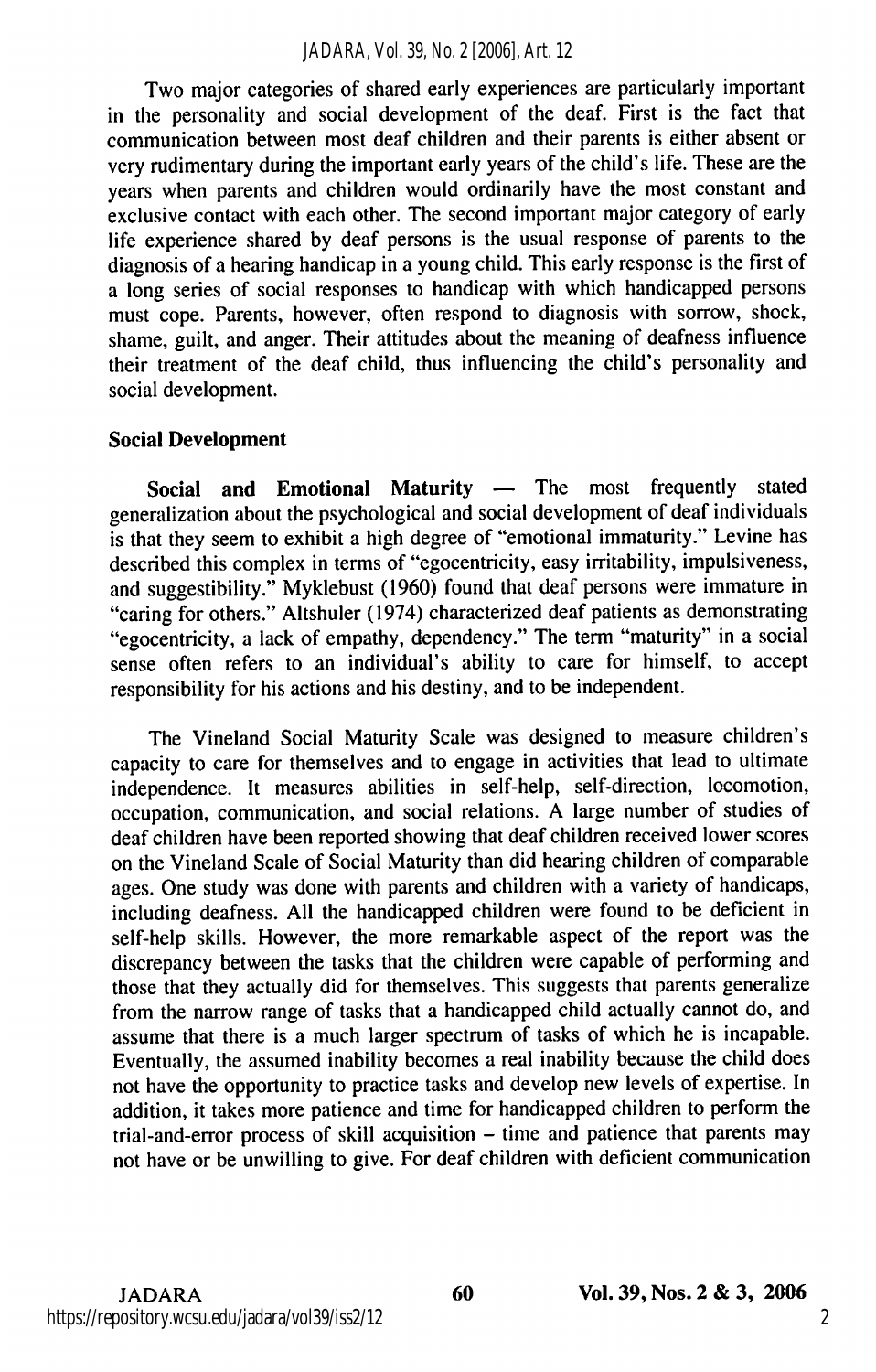skills, it takes additional time and patience merely to communicate what is expected, required, and necessary for the performance of even a simple task.

Human development is a cumulative process. That is, readiness for the development of one age-appropriate skill is based on the development of another skill at an earlier age. By the same token, deficiencies in tasks requiring selfresponsibility and maturity may be cumulative as well. Parents and other-caretakers who observe that a child or adolescent is unable to perform one kind of self-help task may be even more reluctant to demand or to allow him to perform another kind of task that is appropriate for the next age level.

Many deaf children and adolescents are educated in State residential schools. The National Census of the Deaf Population, as reported in Schein & Delk (1974), showed that one-half of deaf persons ages 25 to 64 in 1972 had been educated exclusively in residential schools. Residential living negatively influences the development of maturity, although most administrators today are aware of these factors, and attempt to create an environment that encourages independence. Some of the disadvantages of the residential setting stem from the nature of dormitory life and the administrative hazards inherent in large institutions. When children live together in groups, it is necessary that rules be made that can be applied to the group, sometimes conflicting with needs of individual children. Chores that might be assigned to children in their family settings may be performed by maintenance personnel in an institution. Opportunities for privacy, and space for private activities are less frequent in a residential school than in a home. When students reach the age when boy-girl relationships begin to develop, both parents and school personnel become anxious about the possible consequences of sexual activities. This leads to restrictive rules and fewer opportunities for the development of relationships than might be found in the family environment of other adolescents. Thus, the limited social opportunities of the deaf adolescent in the residential school can add to an already underdeveloped sense of self-responsibility and social immaturity.

One research study (Schlesinger & Meadow, 1972) conducted with deaf students in a residential school compared those whose parents were deaf to another group in the same school whose parents had normal hearing. These students were rated by their teachers and counselors on several dimensions of social and personal development. The students with deaf parents received consistently higher or more positive ratings for "maturity," "responsibility," and for "independence." The students with deaf parents had all experienced early family communication since the parents ordinarily used American Sign Language with them from infancy onward. In addition, the reactions of the deaf parents to the diagnosis of deafness in their child were considerably less traumatic than that experienced by hearing parents. (It should be noted that no more than ten percent of deaf children have both a deaf mother and a deaf father.)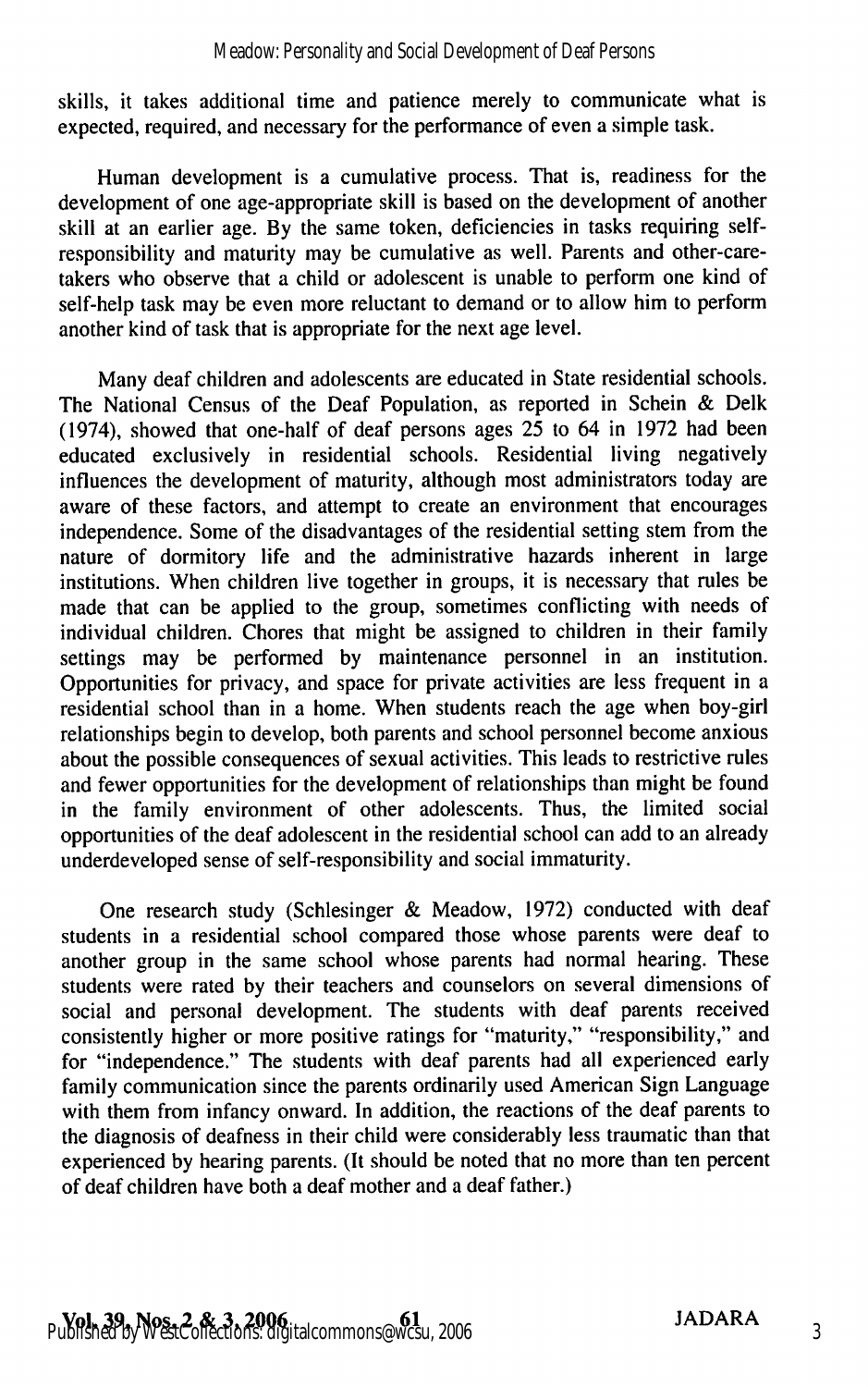Many of the traits that have been used to characterize deaf persons might also be used to describe a person who is thought to be "immature." Three traits that have been used again and again are "impulsivity," "egocentricity," and "rigidity." If we look at the meaning, or at the behavioral patterns that these trait descriptors are intended to summarize, it is not difficult to speculate that these characteristics develop readily among any group where early communication was absent or imperfect.

Impulsiveness refers to behavior that is not based on careful, coherent, advance planning. The impulsive person may be unable to plan a course of action and adhere to it. He may make rash choices based on a desire for immediate gratification rather than on the expectation of long-term gains. Building long-term goals may require an ability to think out, to imagine, or to live in fantasy, future possibilities that stem from one or another present decision. If we look to the early experiences of deaf children, we see that language is important for the expression of time. Those who do not have language are restricted by the tyranny of the present in terms of both time and space. Parents can communicate in a rudimentary way to their deaf children about things that are present in the same room, or about events that are current. Language is necessary if one wishes to communicate about events that occurred in the past or that will take place in the future. Thus, deaf children often have not had the experience of communicating about future plans, or reminiscing about memories from the past. Most parents, when they want their child to wait to receive a particular treat or experience, are able to tell him when he can expect to receive the desired object and why the delay is necessary. Without language, this is difficult or impossible. Thus, parents of deaf children often yield to immediate demands or temper tantrums that are uncomfortable for everyone. The deaf child does not learn easily to control his demands for immediate gratification by learning that sometimes he can expect to be given something at a later time.

Egocentricity describes a person whose world centers on or revolves around himself. A self-centered person is one who is unwilling or unable to consider the needs, the opinions, or the desires others. He is unaware or uncaring about the effect of his behavior on other people. A part of the normal developmental process involves first, the differentiation of oneself from others, and secondly, the realization that one's behavior affects the behavior of those around him in specific ways. Again, language or communication is important or perhaps even necessary if this process is to take place. One way in which a child becomes "socialized" to the ways of his society is through his desire to please his parents, who communicate to him the norms of his particular group. Group norms are expressed in the person of the parent. Social approval or disapproval consists of parental approval or disapproval in the early years. If a child is to take into account the wishes of others, he must understand what it is about his behavior that affects significant others in either positive or negative ways. An explanation of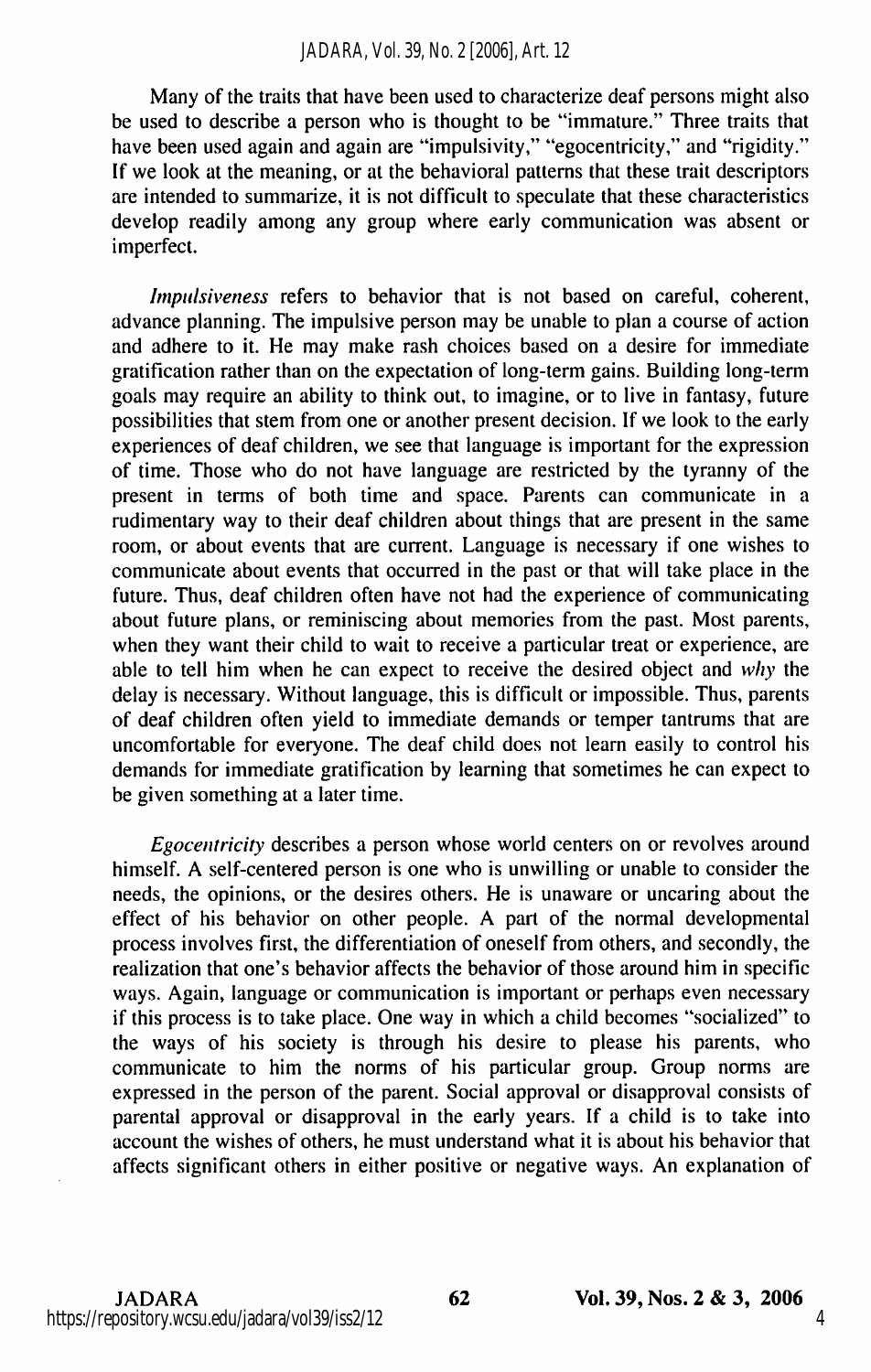emotions experienced by others is difficult without fairly complex language. The language of emotions is an area where deaf children are particularly deficient.

Rigidity refers to an inflexible approach to the world or to particular tasks. It reflects an inability to change one's demands or requests to conform to changing situations or events. It can also refer to a tendency to apply a once-learned rule indiscriminately. Thus, it is often said of deaf persons that they "live by the rule book of etiquette." It seems to be difficult for them to differentiate between the more and the less important situation for the application of a particular rule.

When deaf children are learning their first "rules" about acceptable and unacceptable ways of behaving, they may not leam the reasons surrounding a particular prohibition. The rule must be followed "because Mother says so," or "because Father will be angry." They do not have the benefit of learning explanations for the rules; "If you go too near the fire you will get burned;" "If you break my vase I will feel badly." Thus, rules are applied indiscriminately to new situations because the reasoning on which they are based is not understood. This indiscriminate application of rules then appears to be rigidity.

Deaf children seem to have particular difficulty in developing the idea of causality in both the physical world and the social world. The language of "why" and "because" does not come easily. It is hard to elicit a response to the question of, "Why did you do such-and-such?" Hearing children at about the age of two years threaten to drive their parents to the brink of insanity with incessant questions beginning with the word "why." Perhaps this stage of language is important for the incorporation of ideas of causality. A world that appears to be without rhyme or reason is more likely to be approached by means of a rigid set of rules.

Maturity: Implications for the Rehabilitation Counselor — Vocational maturity is closely related to social and emotional maturity. It is more difficult to place an "immature" client on a job and to help him to remain on the job. The client who has been sheltered by his family and who has continued to be sheltered by his teachers is less likely to be ready to take responsibility on the job. For the deaf person, there is often a thin line between tasks that he can be expected to do for himself, and tasks with which he needs some help because of his impaired hearing. In the same way that parents and teachers must tread this line in living and working with deaf children and adolescents, the rehabilitation counselor must tread the line in working with deaf adults. The rehabilitation counselor needs to foster independent behavior, rather than reinforcing old patterns of dependency. Clients with long experience in surrendering their independence to others usually become skillful in demanding maneuvering to continue their helpless ness.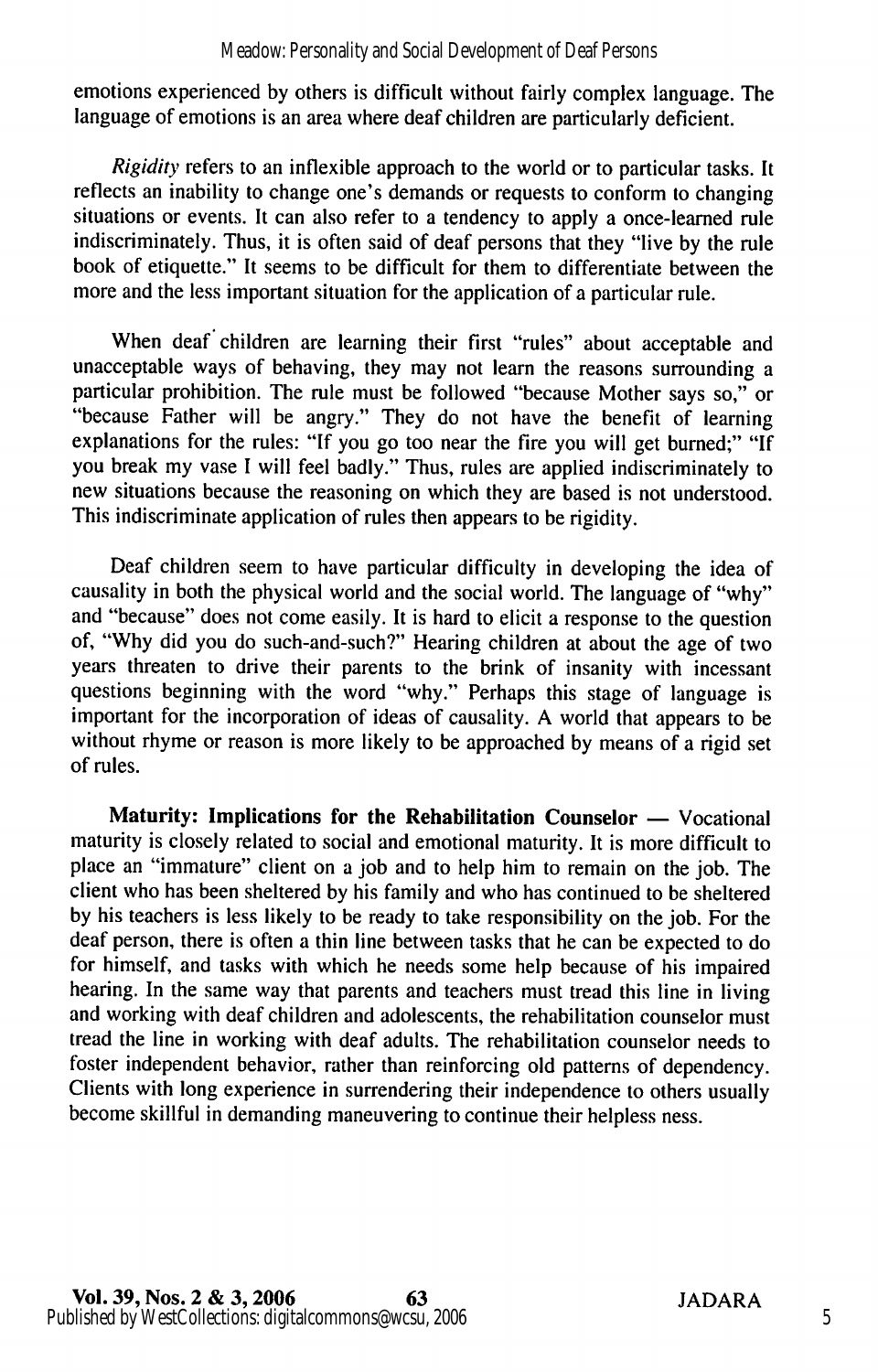#### *JADARA, Vol. 39, No. 2 [2006], Art. 12*

A prime example of issues around dependency of deaf clients centers on their realistic need for help in the use of the telephone. In making job applications and in setting up appointments for interviews with prospective employers, telephone contact obviously can save time and is usually more efficient. If the counselor is unaware of the trap of dependency, and the long-term benefit to his client of increasing independence, he may make more telephone calls than are truly necessary. On the other hand, to insist that he will never make phone calls for deaf clients is a denial of the reality of the handicap.

Counselors can help deaf clients to become more mature by insisting that they find substitutes for direct telephone calls for changing or canceling appointments. This can become valuable experience for the kind of responsible behavior expected by employers for notification when absence from work is unavoidable. Helping a deaf client to make an on-going arrangement with a neighbor, or to develop a signal system with the telephone can be very useful. Deaf adults can sometimes learn to use the telephone in limited ways with people whom they know, but often find this a frightening and threatening experience. The rehabilitation counselor who has developed a relationship with a deaf client may be able to help him deal with some fears in this area. The importance of keeping appointments and of being on time is something that immature persons handicapped or not – often have difficulty in understanding.

Another hallmark  $-$  or even definition  $-$  of immaturity is the absence of many life experiences that are frequently assumed. Thus, we assume that any adult has had experience in using public transportation, in managing a budget of some kind, and in dealing with everyday bureaucracies, encompassed in banks, medical services, and so forth. This is often not the case for persons who have led sheltered, dependent lives. The counselor may need to help some deaf clients with these basic experiential details before a successful job placement is possible. These kinds of considerations, all related to the relative maturity or immaturity of many deaf clients, lead to an important area for supervisors and administrators of rehabilitation services. One implication of the maturity level to be expected of deaf clients is that it often takes more counselor time to work with a case load of hearing-impaired clients. To expect the same rate of successful job placements, or to expect rehabilitation counselors for the deaf to carry the same case load as specialists with other kinds of case loads may be unrealistic. Some of the basic needs of deaf clients may be met as well, or perhaps even better, by a professional aide to the rehabilitation counselor. An aide who is deaf, or is fluent in sign language may be able to help in basic orientation that is pre-vocational in nature.

Finally, it is important to mention one more pitfall that is common for many helping professionals who work with deaf adolescents or young adults. This is the temptation to work with the client's parents rather than with the client himself. Often, parents are used in making decisions for their deaf children rather than

 $JADARA$  64 Vol. 39, Nos. 2 & 3, 2006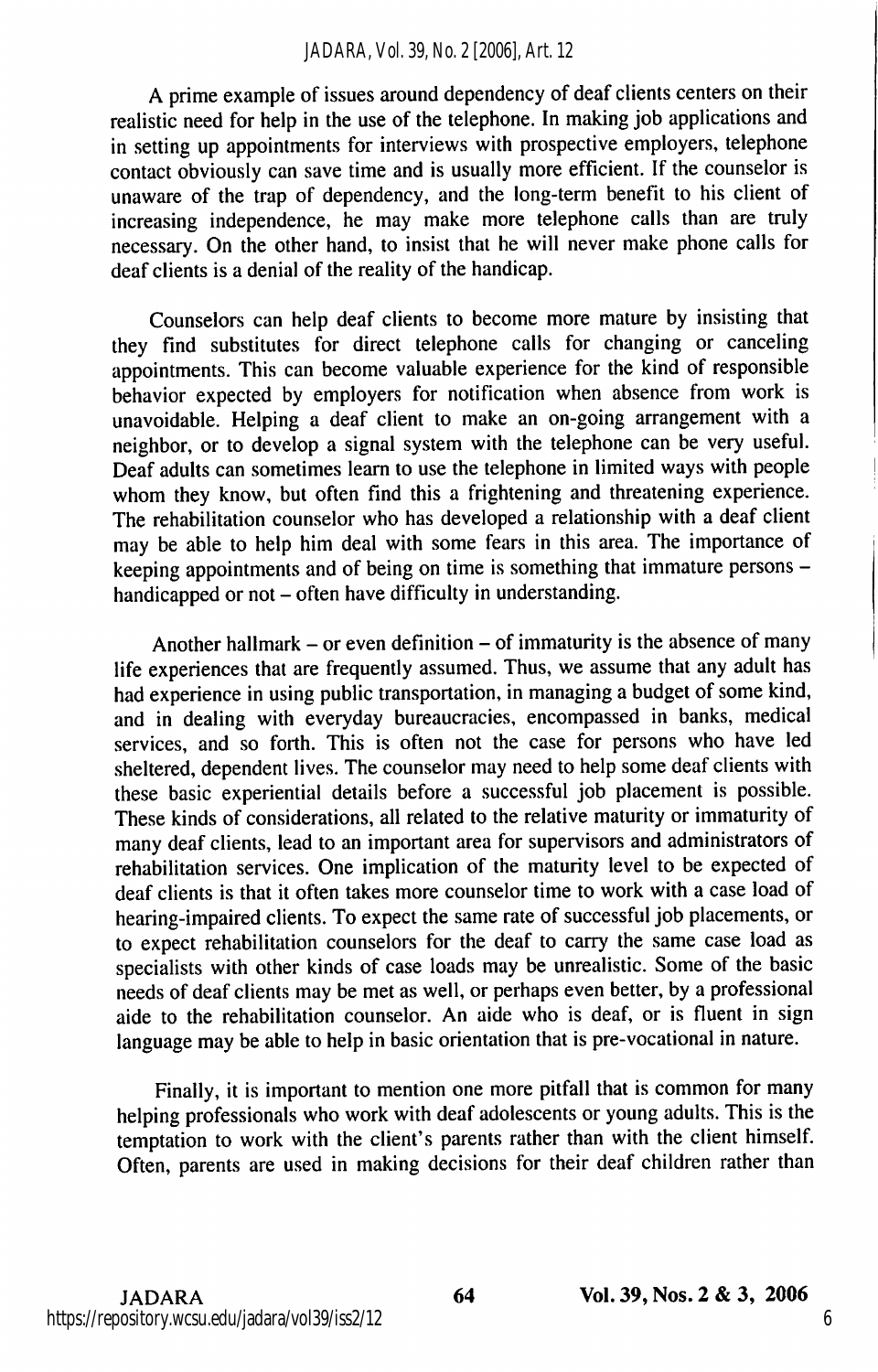with them, or encouraging them to make their decisions independently. Parents often present themselves to the rehabilitation counselor along with the young deaf adult, expecting to be totally involved in the decision-making process for training or for vocational planning. Counselors need to be prepared with tactful ways of encouraging the process of disengaging parents and their grown-up deaf children. This is another part of the definition of maturity.

Self-Image — The growth of self-image, or identity, goes hand in hand with social development. As a child begins to be an object to himself, as he sees himself reflected in the appraisals of others, he begins to understand both their behavior and his own. The child sees himself "mirrored" in the responses that important others make to him, and gets a sense of his own worth from their reactions. Initially, a child's important others are his parents and his siblings. Gradually, his circle widens, and his self-image is affected by the responses of teachers, peers, storekeepers, and neighbors. Children who are handicapped begin to learn or to sense their difference very early. The positive or negative meaning attached to their definition of their "differentness" depends in large part on the feelings of significant others, particularly their parents. It is for this reason that parental responses to the diagnosis of deafness are so important to the development of the hearing-handicapped child. Parents who are ashamed or embarrassed about their child's deafness cannot help but communicate this to the child. He, in turn, incorporates their feelings about him, and they become a part of his self-image or self-concept.

The relative visibility of a handicap is important to the response that is evoked in others, or to the stigma imposed on the handicapped person. Ironically, deafness itself is invisible; it is the means through which deaf persons cope with their handicap that make them visible. Thus, it is the hearing aid that gives one clue to the presence of a handicap; it is sign language that gives another clue to the presence of a handicap; unusual or distorted speech patterns that give a third clue. Parents who are not reconciled to their child's deafness may give subtle and ambiguous messages to him about his worth by giving ambiguous messages about his means of coping with his deafness. Sometimes parents do not want their deaf children to wear their hearing aids when they are photographed. Or they may remove the hearing aid when they put on the party dress or the Sunday suit. These incidents reflect parental attitudes that edge a child toward negative identity feelings in relation to his deafness.

For many years, the educational controversy about the means of communication to be used with deaf children was couched in terms of either sign/manual language or spoken/oral language. The dichotomy created by educators and adopted by parents meant that many deaf children were bound to be placed in an "identity bind" at some point in the life span. If spoken communication was the only acceptable communication, and the deaf person's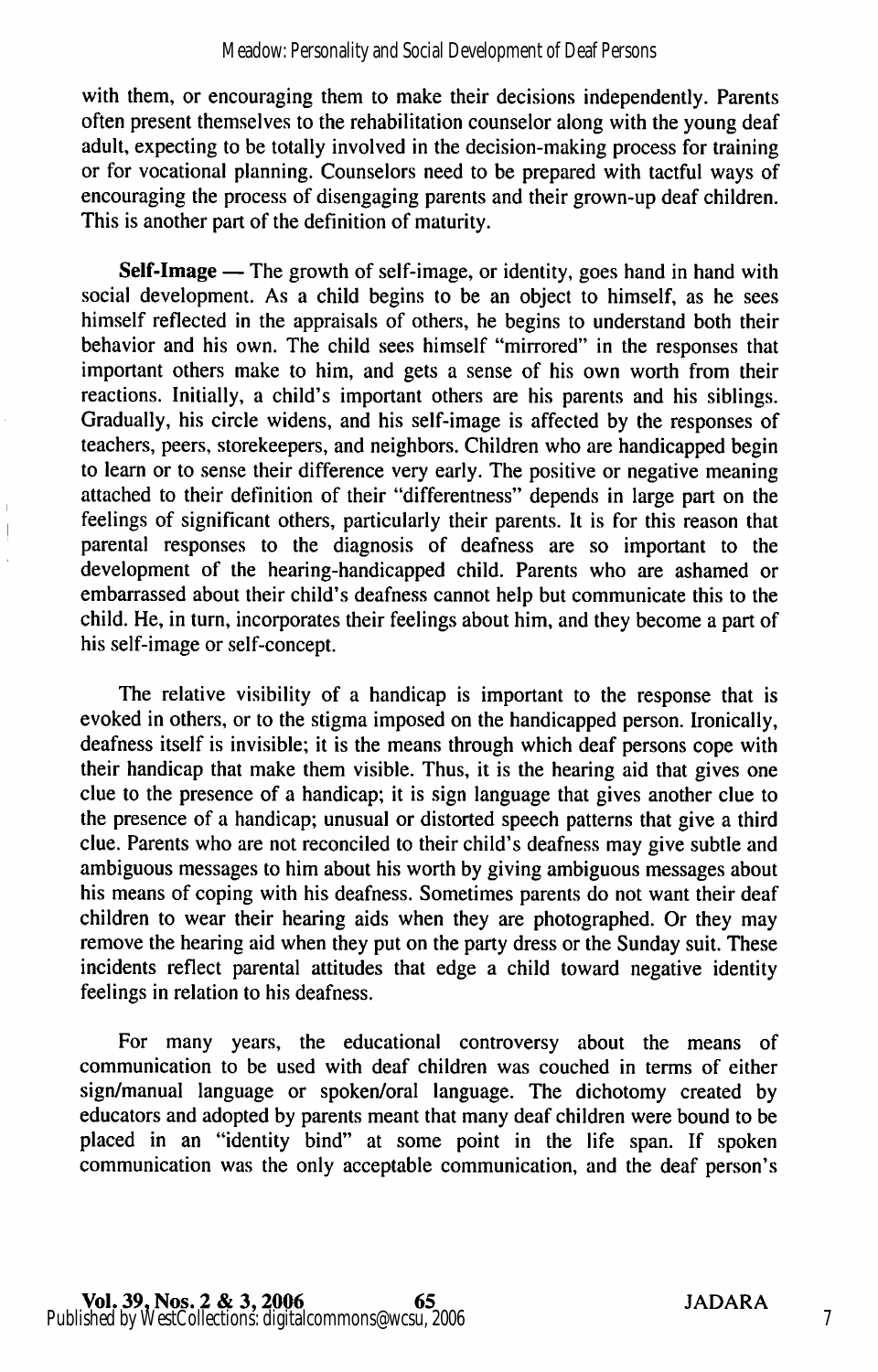#### *JADARA, Vol. 39, No. 2 [2006], Art. 12*

speech proved to be unintelligible for a majority of those he met, his identity became unacceptable to himself as it appeared to have been to his parents and teachers who insisted on speech only. If the deaf person learned sign language in adolescence, felt more comfortable using it for communication, and in relating to others who also used it, he might reject completely the use of hearing aids and speech that might serve to identify him with the non-deaf community.

Young deaf children rarely have the opportunity to meet deaf adults who might serve as positive role models for them. This means that some of them develop skewed ideas about their own identity and about their adult destinies. Some believe that they will develop hearing and speech as they grow older. Deaf teachers have been barred from teaching in most day schools and classes. Recently, as "Total Communication" became more acceptable, deaf teacher aides became assets in the classroom because of their fluent knowledge of sign language. In residential schools, where deaf people have found employment in the past, the kinds of jobs for which they could apply were limited. They usually were not hired to teach in the younger grades where instruction was probably by oralonly means. Thus, they could teach in the upper grades or they could apply for jobs as dormitory counselors or house-parents. The status differential between teaching and dormitory staffs favored the teaching staff. Thus, the deaf students in residential schools saw their possible role models — that is, the other deaf persons in their environment — in the less desirable status positions.

The research cited above comparing deaf students with deaf and with hearing parents also compared the self-image of the two groups. Students with deaf parents had significantly more positive scores on the self-image test than did the students with hearing parents. There were also some interesting differences in the children of deaf and hearing parents when different age groups were analyzed. Younger children of deaf parents had especially high levels of self-esteem; younger children of hearing parents had especially low levels of self-esteem. For older children, self-image scores were almost the same for the two groups with deaf and with hearing parents.

When day school students with hearing parents were tested later, their scores were almost identical to those of the residential students with hearing parents. Self-image was particularly low among those students whose hearing parents had high levels of educational achievement. This suggests that when deaf students feel that they are unable to fulfill their parents' expectations for them they may have negative self-concepts.

Self-Image: Implications for the Rehabilitation Counselor — Self-image, self-confidence, positive self-concept are important to the job effectiveness of everyone. This area is even more important for the handicapped person, and for the deaf client no less than others. The single most critical way in which the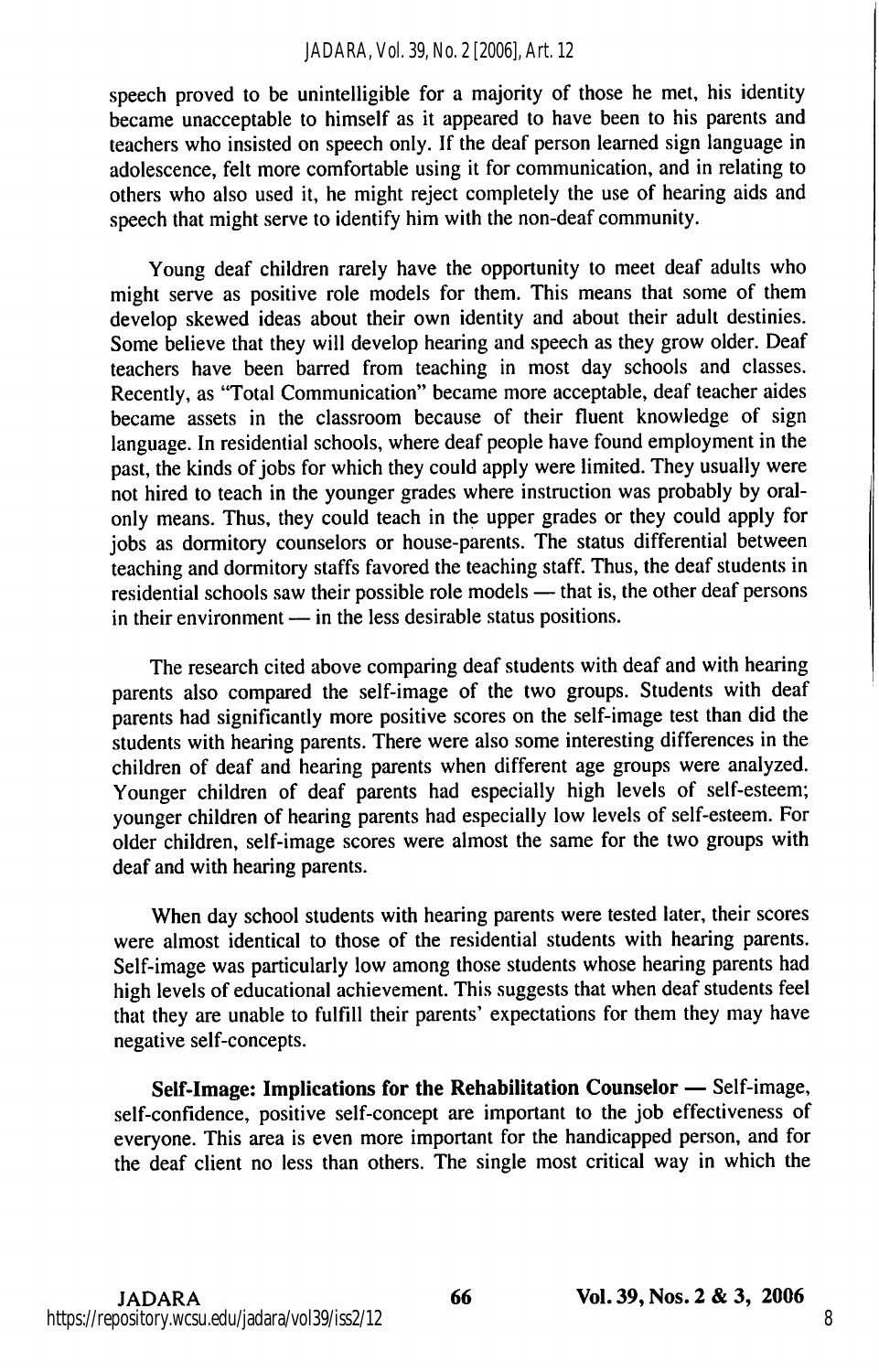#### Meadow: Personality and Social Development of Deaf Persons

image of the self for the deaf client is different than for others is the special link between communication mode and self-image. The phrase "my language is me" has special significance for deaf persons. By respecting the language or the preferred communication mode of the deaf client two goals may be achieved: a positive sense of self is encouraged, and rapport between counselor and client is established.

The important facet of this discussion is the necessity for the counselor to accept the client's own definition of preferred communication mode, rather than attempting to impose the counselor's definition of what is "best." This means that ideally speaking the rehabilitation counselor needs to be fluent in the entire range of possible communication modes that might be used by an individual client. These include: Ameslan, Signed English, "SEE sings," oral English.

Ameslan refers to American Sign Language. This is a gesture language with its own grammar and syntax, and is used by most deaf adults who consider themselves to be members of the deaf sub-culture. Ameslan is, in fact, the major symbol of the cohesiveness of the in-group of the deaf community. For many deaf adults, acceptance of Ameslan is synonymous with acceptance of deafness. Thus, rehabilitation counselors of the deaf need to have some knowledge of sign language at the minimum. If they are not fluent, they need to learn, and to have a skilled interpreter available when needed. One of the requests for service that is most likely to be made of counselors is the provision of an interpreter for legal, medical, or educational needs. Thus, they should be aware of interpreters who qualify for certification by the Registry of Interpreters fro the Deaf in the particular area they serve.

Signed English approximates spoken English more closely than does Ameslan. It is the form of sign language that is utilized in the educational approach referred to as the "combined method" of speaking and signing simultaneously. However, it is like Ameslan in that verb tenses and noun modulations are not incorporated into the signed message. "SEE signs," on the other hand do include these features in the signs as well as in the spoken portion of the communication. SEE signs are utilized in the educational approach that is being called "Total Communication." Total Communication incorporates formal sign language, spoken language, and strict attention to amplification for deaf children both at home and in the classroom. More and more programs of deaf education are utilizing this approach at the present time. This means that the next generation of deaf students leaving schools will feel more at home with SEE signs, making it important for rehabilitation counselors to be fluent or at least aware and accepting of this form of communication as well. For two hundred years, there has been bitter conflict among educators about the use of oral vs. the use of manual communication with the deaf child. This conflict seems to be diminishing as the acceptance of Total Communication grows. A new controversy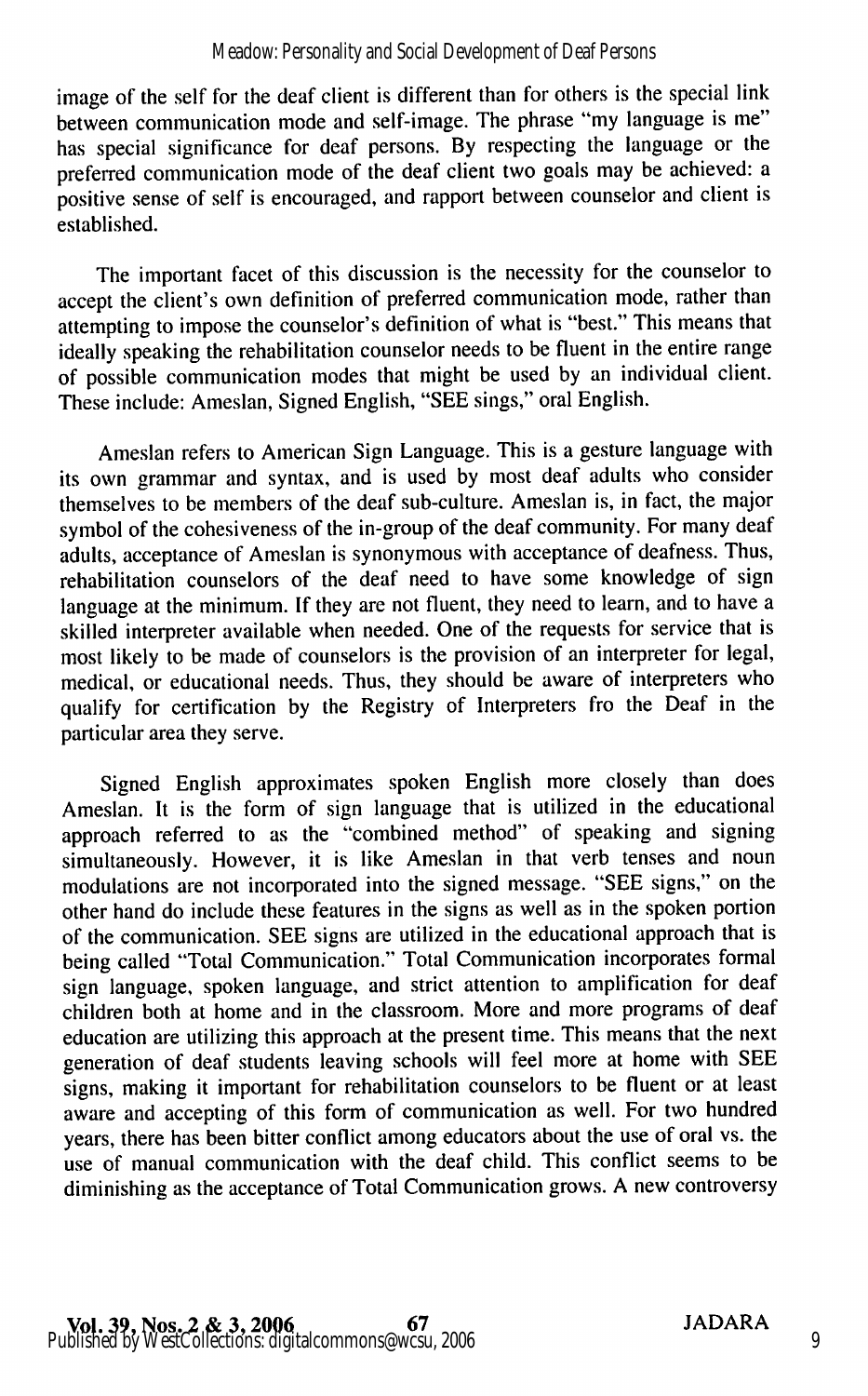is brewing about the form that the sign language portion of Total Communication will take. While rehabilitation counselors may well form their own opinions about the educational issues, they need to accept their deaf clients' communication mode on an individual basis.

Some deaf clients will continue to rely exclusively on spoken communication with rehabilitation counselors. It takes the unfamiliar ear some time to learn and to become comfortable with deaf voices generally, and with individual voices specifically. Use of paper and pencil, or typewritten communication to help speed communication may be helpful. Often, young deaf adults who have grown up in strictly, or even militantly oral environments welcome referrals to sign language classes. Even if they continue to use spoken communication as their preferred mode with the general community, familiarity with sign language can broaden their social horizons, and sometimes make them more comfortable with their deaf identity. This is more likely to be true if the option is offered as a suggestion rather than as a prescription by the counselor.

Behavioral Problems of Deaf People — Deaf children are said to exhibit higher rates of behavior problems that comparable groups of children in the general population. Behavior problems have been described as of "epidemic proportions" among deaf children, with as many as ten or twelve percent exhibiting severe emotional or behavioral disturbances (Vernon, 1969). This is about five times the proportion that would be expected. The figures on which these estimates are based usually are collected from teachers of deaf students. Judgments are ordinarily made about the kinds of behavior that are most difficult to manage in a classroom. Thus, the aggressive, active, acting out child is more likely to be identified than the shy, withdrawn child. An important consequence for the child of this kind of behavior is frequently exclusion from school. Since so many deaf children are considered problematic by their teachers, it is somewhat curious that the prevalence of severe mental illness is no greater among deaf adults than is found in the general population. However, Ranier, Altshuler and Kallmann suggested, on the basis of their studies of the deaf population of New York State, that deaf adults display more "problems of living." These show up as higher crime and delinquency rates, higher rates of family and marital problems, agency referrals for problems of alcohol abuse or sexual acting-out (1969).

The developmental basis for this array of problem behaviors is, of course, diverse and varied. Many problems undoubtedly stem from frustration at the absence of communication, from family, school, and community response to handicap, and to negative self-image. Two other factors must be mentioned, however. One is the high rate of physical and neurological handicaps in addition to deafness that is found among the current generation of deaf children. Fully onethird of all deaf children have another handicap in addition to their deafness (Vernon, 1969). Secondly, the effect of societal response to the kinds of behaviors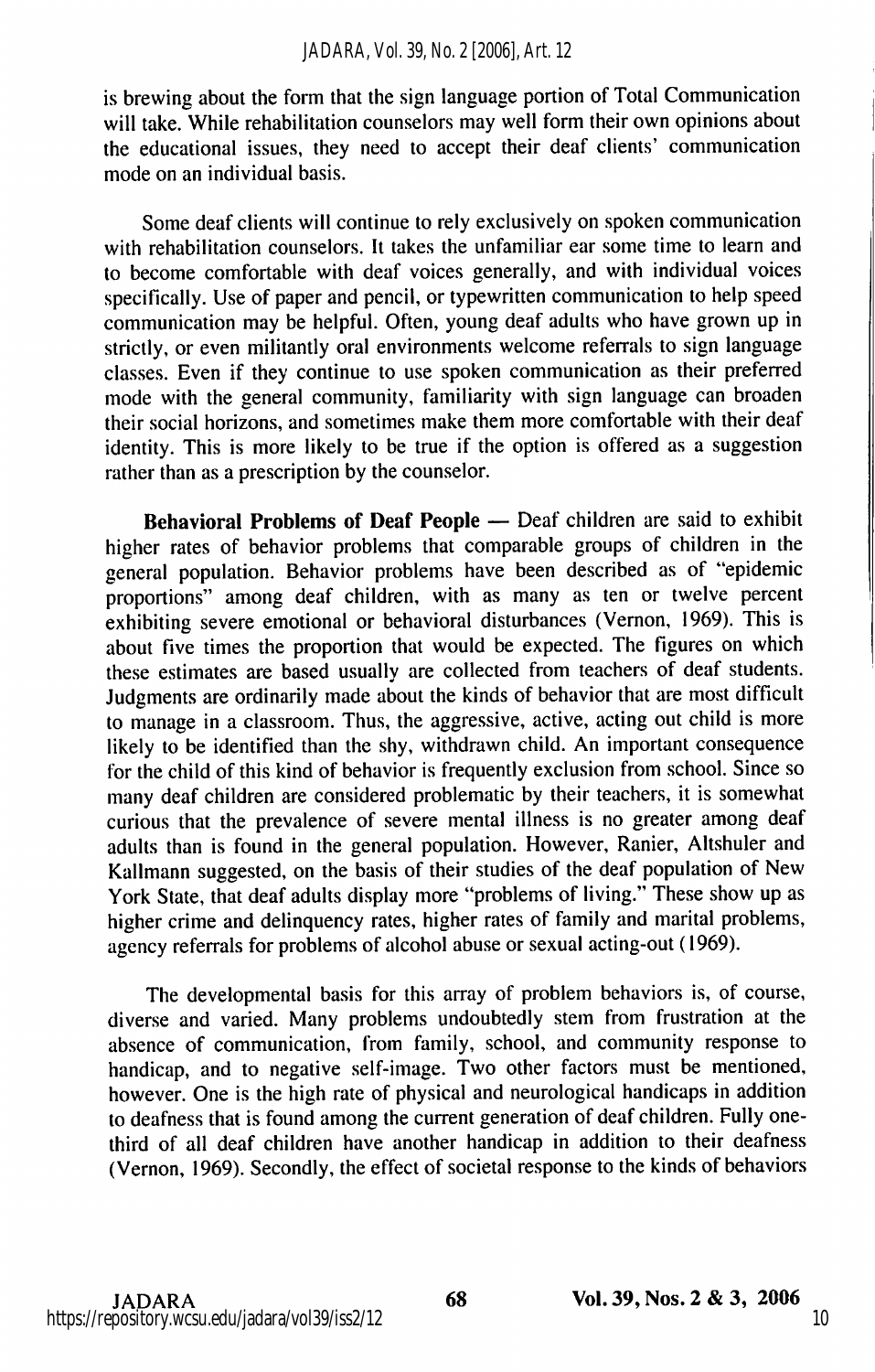that come to be labeled emotionally disturbed often reinforces the very behavior patterns that created difficulties in the first place. The child who is labeled a "bad boy" is defined that way not only by others but by himself. He then becomes the "delinquent adolescent" and the "problem adult." Breaking the cycle becomes more difficult at each developmental stage.

Behavior Problems: Implications for Rehabilitation Counselors — Deaf persons with additional problems of any kind are more difficult to train, to place and to counsel. When the additional problems take the form of additional physical handicaps, however, solutions can take a more specific form. If a solution takes the form of a mechanical device or a technical innovation, it is less likely that human "failing" is responsible for a breakdown in the counselor's planning. However, when deaf client's additional problems stem from behavior that is socially unacceptable, or that runs counter to institutional, legal or administrative regulations, it is more difficult to retain a non-judgmental point of view. The rehabilitation counselor's job is made harder with behaviorally difficult deaf persons because of the paucity of institutions designed to care for them. There are very few mental hospitals with wards where deaf patients can communicate with staff persons. There are few facilities for the treatment of deaf alcoholics. There are almost no halfway houses that are able to provide shelter for deaf patients. The rehabilitation counselor for the deaf needs more access to mental health consultants. He needs to be able to refer deaf clients for therapy with professionals who are skilled in various ways of working with deaf patients. The relative absence of these facilities, and of training centers for mental health professionals who can work with the deaf, means that the rehabilitation counselor must often serve the difficult deaf client less well than he would like.

## Conclusion

Perhaps the most important summary point to be made is the reiteration of a cautionary statement: deaf people are not all alike; there is as much variation among deaf people as there is among hearing peers. The important facet of life experience that enables us to talk in terms of the "personality" or "psychology" of "the deaf" is the unfortunate shared factor of early language or communicative deficiencies. As more deaf children acquire language at the normal age and in an optimal, joyful family milieu we can expect to see fewer deaf adults with the social-emotional problems and personality traits that stem from retarded language acquisition. An important implication of this picture is the need for rehabilitation workers to be concerned with the early experiences of their future deaf clients. Preventive rehabilitation may be more important for this group of handicapped persons than for any other. Early language has important implications for the whole person. -The deaf person's communicative handicap cannot be entirely overcome in his adult years since early communicative deprivation has such profound consequences for personality and social development. For deaf persons.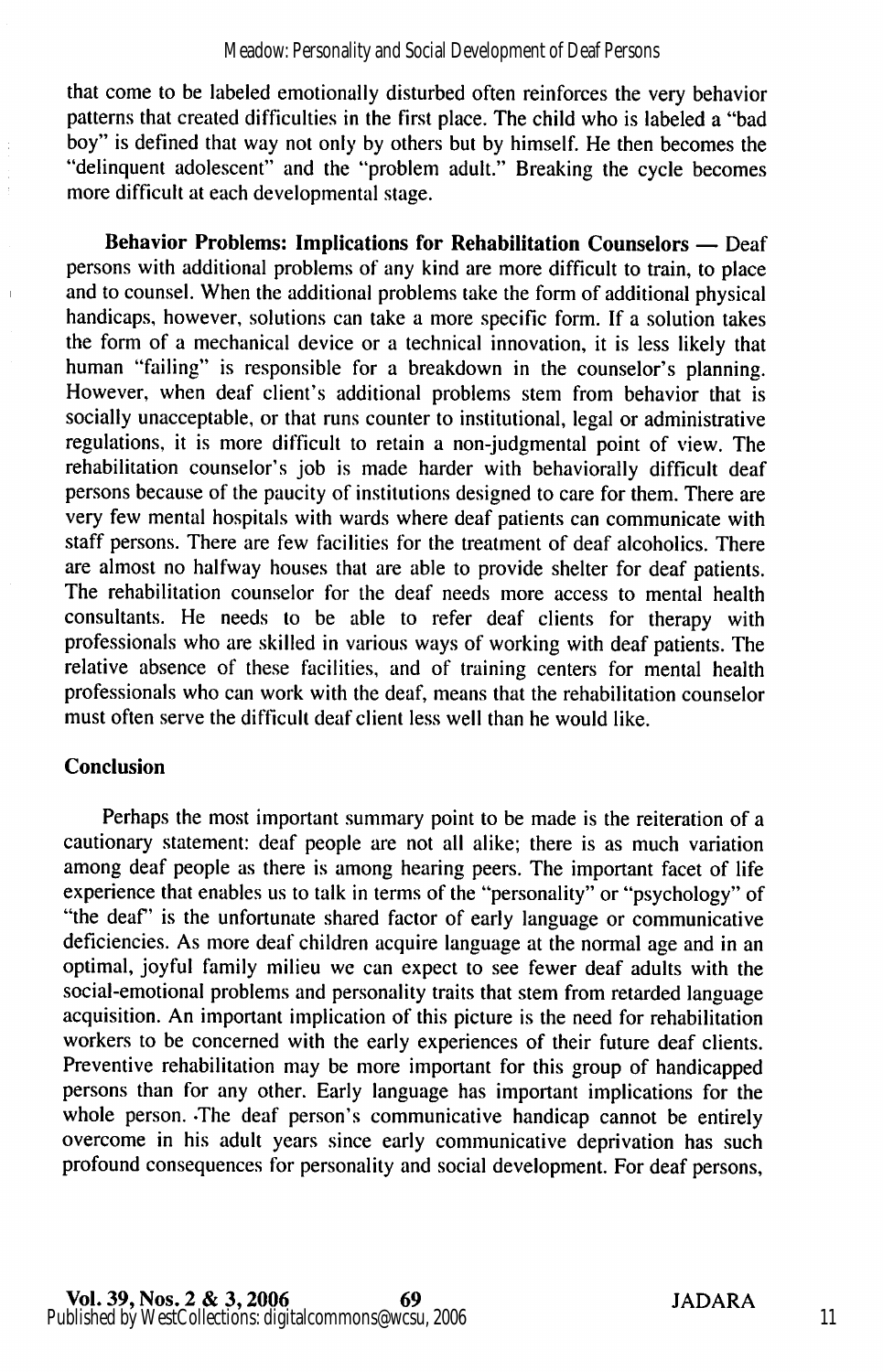rehabilitation must begin in the cradle. Otherwise, the social and psychological consequences of the handicap are carried to the grave.